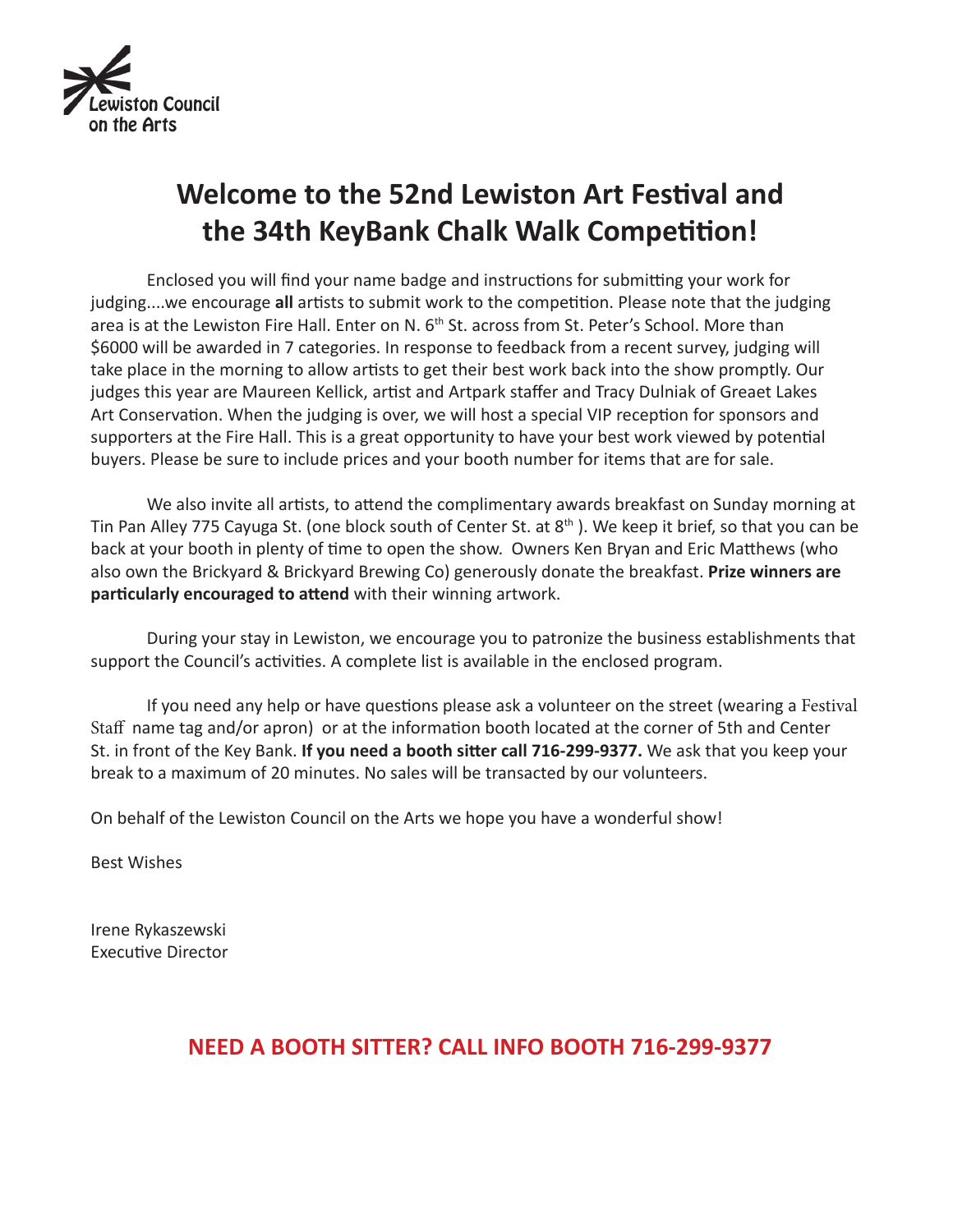| You are cordially invited to attend a                                 |
|-----------------------------------------------------------------------|
| <b>BREAKFAST AWARDS CEREMONY</b>                                      |
| <b>Sunday August 12</b><br>8:30 am to 9:30 am                         |
| <b>Tin Pan Alley</b><br>775 Cayuga Street                             |
| (one block south of Center @ 8 <sup>th</sup> St.)                     |
| All artists welcome!<br>Prize winners please bring your winning entry |
|                                                                       |
|                                                                       |
|                                                                       |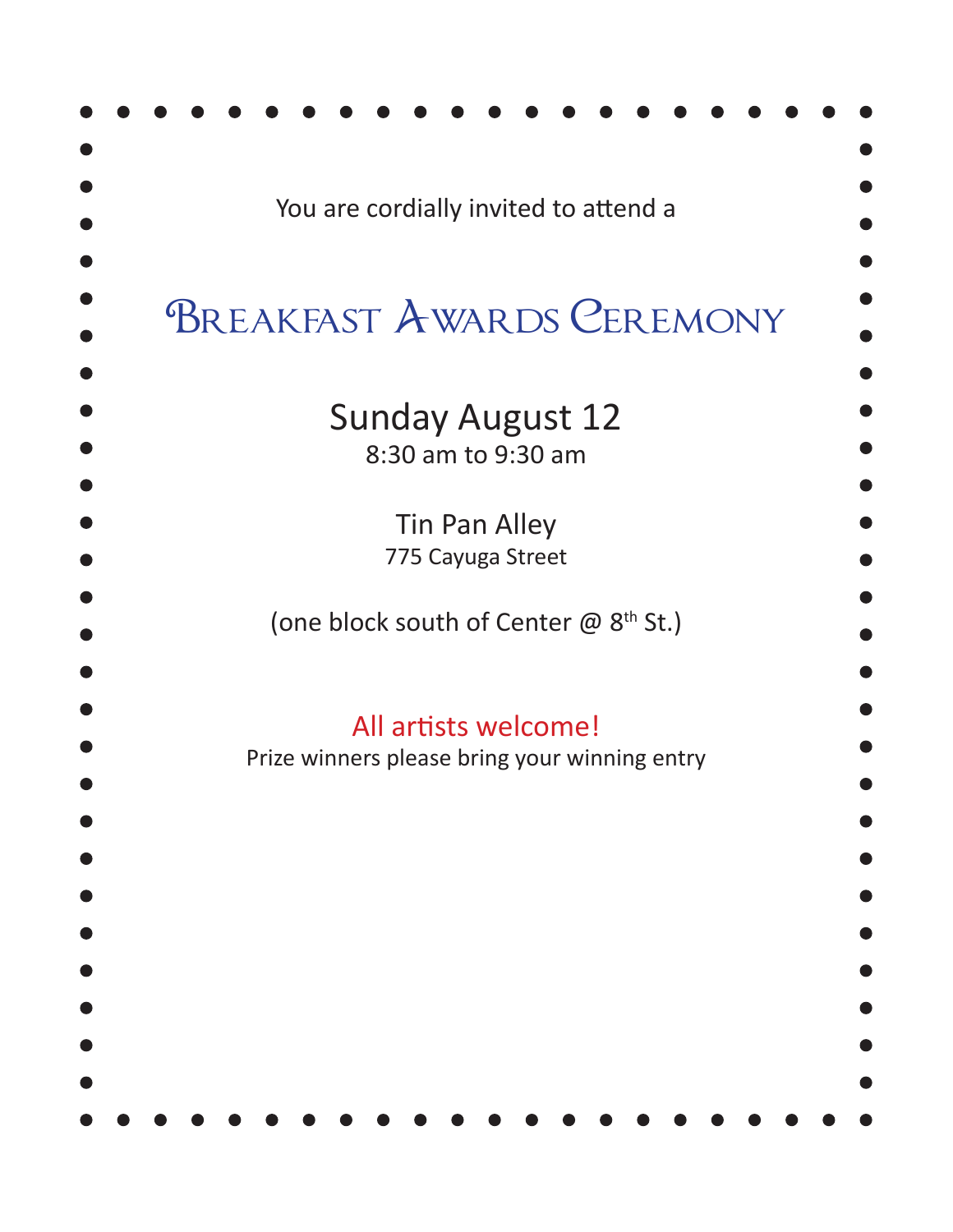### *IMPORTANT: PLEASE READ CAREFULLY!!*

## INSTRUCTIONS FOR JUDGING AREA

### **52nd** LEWISTON ART FESTIVAL

#### August 11 and 12, 2018

Each entry must be accompanied by a completed entry sheet in **DUPLICATE.** (One affixed to artwork, one is your receipt)

#### **YOU MUST HAVE YOUR RECEIPT TO CLAIM YOUR WORK WHEN JUDGING HAS BEEN COMPLETED**

All entries must be titled

Limit: Two (2) works per artist

All entries to be brought to the judging area in **LEWISTON FIRE HALL** on N.6th St. (entrance 1/2 block from Center Street across street from St. Peter's School)

**Drop** time **between 8:30 am and 10:30 am** on Sat. Aug 11 **Pick up** time **between 1:30 pm and 3:30 pm** on Sat Aug 11 *Please be sure to make arrangements to have your art work removed from the Fire Hall as the space will be locked and inaccessible after 3:30*

#### **PROPOSED AWARDS FOR 2018**

| <b>BEST OF SHOW</b><br>Best Booth Design | Michael McMahon Memorial Award (Watercolor)                                   | \$500<br>100<br>250     |
|------------------------------------------|-------------------------------------------------------------------------------|-------------------------|
| <b>Category Prizes</b>                   | 1st<br>prize<br>2 <sub>nd</sub><br>prize<br>prize<br>3rd<br>Honorable Mention | 250<br>150<br>125<br>75 |

The above prizes are awarded in each of the following 7 categories

Fine Art

- · Painting
- · Graphic Arts, Drawing. Printmaking
- · Photography
- **D** Mixed Media
- $\Box$  Sculpture

Artistic Craft

- **1** Jewelry
- $\Box$  Other (ceramics, glass, fiber, wood, etc)